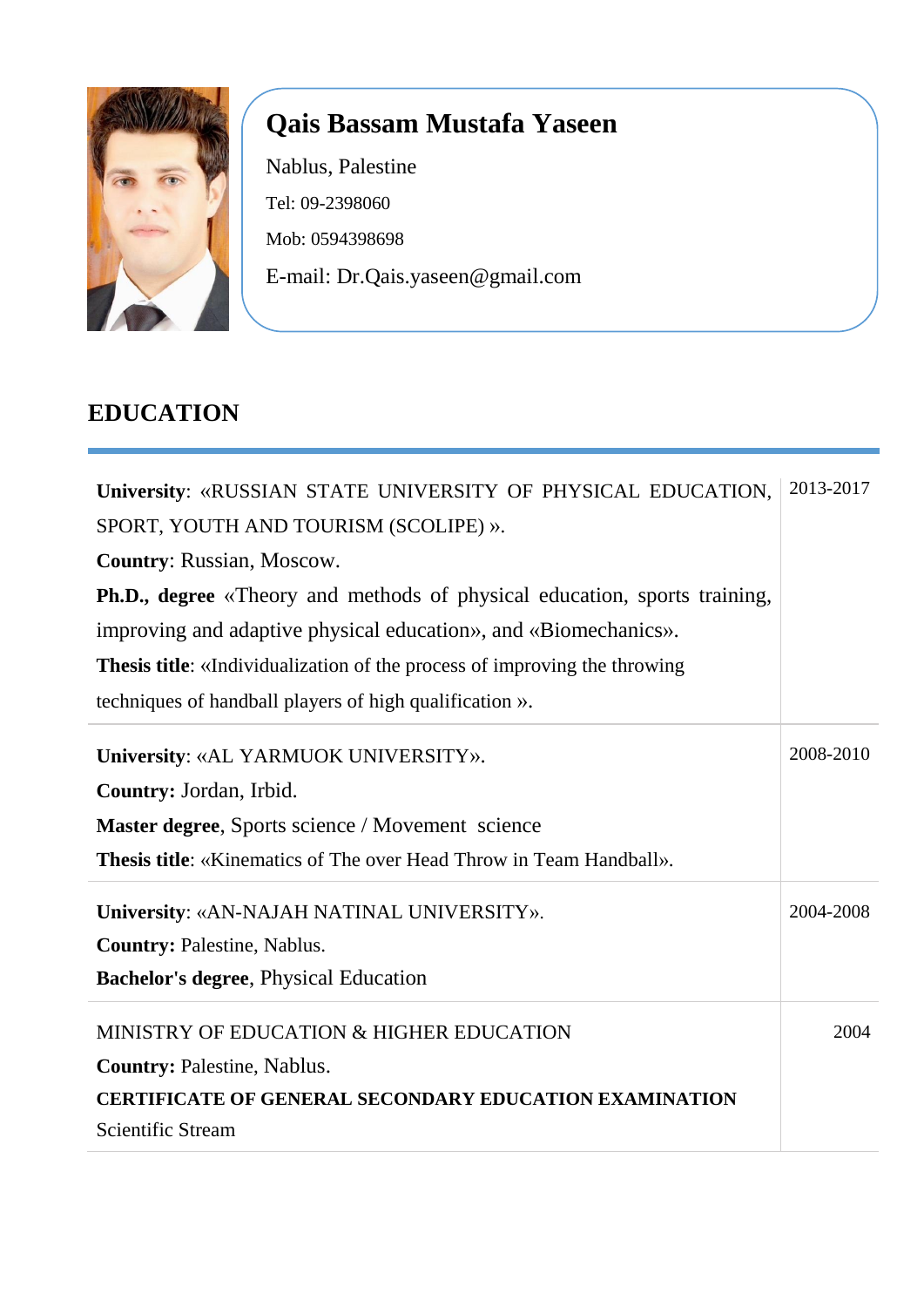# **CERTIFICATIONS**

| Strategic Planning - institutional building                                                     | Jan 2006 - Jun 2006 |
|-------------------------------------------------------------------------------------------------|---------------------|
| (Canadian International Development Agency - Oxfam)                                             |                     |
| Fitness coach                                                                                   | Jan 2004 - Jul 2008 |
| I have scientific expertise in the development of appropriate training programs<br>for all ages |                     |
| Physiotherapist (Tubingen Phistherapy Center)                                                   | Mar 2009 - May 2009 |
| <b>ICDL</b> (Najah National University) 50 hour-training course                                 | 2009                |
| Session of the Arbitration in volleyball (Jordan Federation of Volleyball)                      | 2009                |
| <b>English Course</b> (Project Hope)                                                            | 2009                |
| <b>TOEFL.ITB</b> (AMIDEAST West Bank)<br>Total score: 480                                       | 2011                |
| The Russian language (Pre-university preparation)                                               | Oct 2012- Jul 2013  |
| Course trainer in handball                                                                      | 30 Aug, 2015        |
| "Sport And Life Skills: Learn To Play - Play To Learn" Sport For                                | $27^{th} - 29^{th}$ |
| Development: Sport And Life Skills Training, Age Appropriate Training,                          | January 2018        |
| Coach As A Role Model, Major Sport Games (Touch Rugby And Ultimate                              |                     |
| Frisbee).                                                                                       |                     |

| Qualitative research in educational sciences, from preparation to publication | $1-3$ /Dec /2018 |
|-------------------------------------------------------------------------------|------------------|
|-------------------------------------------------------------------------------|------------------|

# **LANGUAGES**

ń

| Language                | <b>Read</b> | Written   | <b>Spoken</b> |
|-------------------------|-------------|-----------|---------------|
| <b>Arabic Language</b>  | Excellent   | Excellent | Excellent     |
| <b>English Language</b> | Very Good   | Very Good | Very Good     |
| <b>Russian language</b> | Excellent   | Excellent | Excellent     |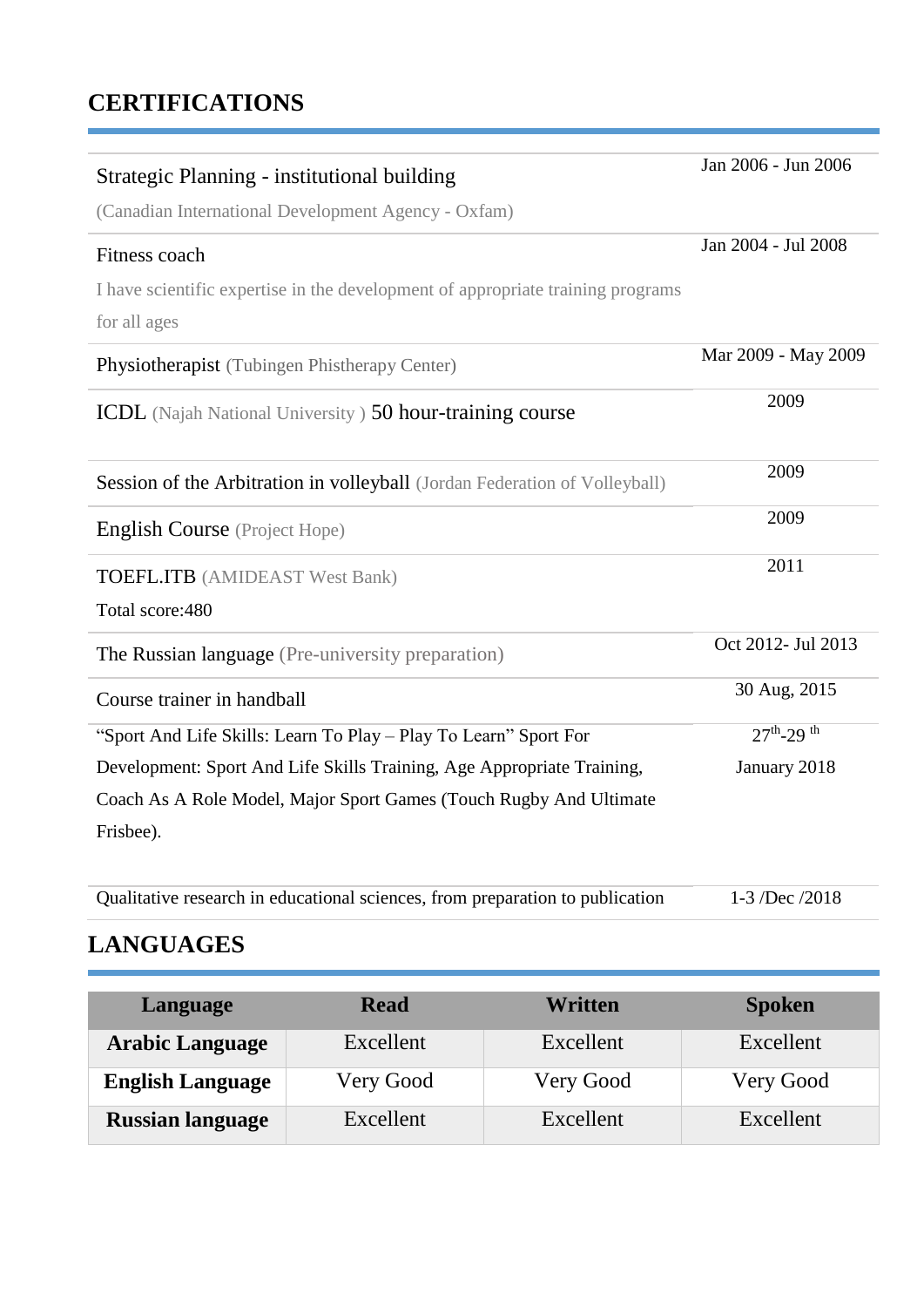#### **SKILLS**

Proficient in all areas of Microsoft Office, including Access, Excel, Word and PowerPoint (Expert)

Technical Writing and Research (Expert)

Excellent communication skills. The Ability to write reports, research and thesis.

Biomechanical analysis system of human body

- APAS System Analyst (Expert)
- Видеоанализ Статокин 3D
- Star Trace Tracker 2D (Expert)
- Kenova System Analyst (Expert)

Work under pressure

#### **WORK HISTORY**

| Instructor in PALESTINE TECHNICAL UNIVERSITY – KADOORIE | $2010 - 2011$ |
|---------------------------------------------------------|---------------|
| Palestine, Tulkarm                                      |               |
| Instructor in ARAB AMERICAN UNIVERSITY OF JENIN         | 2017-2018     |
| Instructor in AN-NAJAH NATIONAL UNIVERSITY              | $2018 - Now$  |

#### **Experience**

| Trainer in football and fitness | 2004 - 2008  |
|---------------------------------|--------------|
| Nablus, Asira all-shamalia      |              |
| <b>Athletic Trainer</b>         | $2017 - Now$ |
| (Nablus, Asira all-shamalia)    |              |
| Handball player                 | 2004-2017    |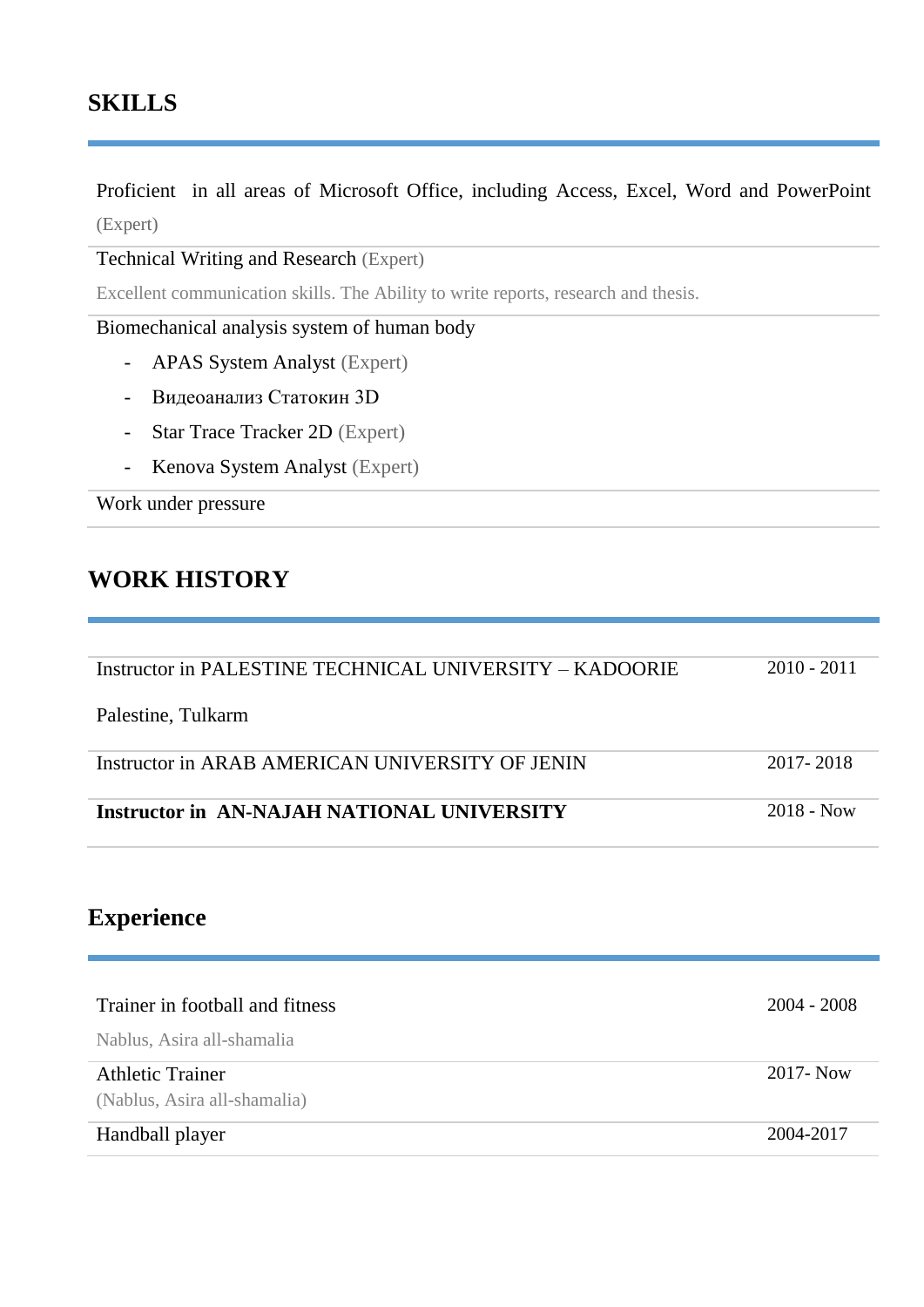# **RESEARCH PUBLISHED IN SCIENTIFIC JOURNALS**

|                  | Researches                                                                                                                                                                                        | Journal                                                                        | Year                     | Authors                                                                           |
|------------------|---------------------------------------------------------------------------------------------------------------------------------------------------------------------------------------------------|--------------------------------------------------------------------------------|--------------------------|-----------------------------------------------------------------------------------|
| 1.               | <b>Evaluation Of The Effectiveness</b><br>Of Technique Of Performance<br>Of The Handball Jump Throw<br>On The Basis Of Analysis Of<br>The Correlation Between<br><b>Cinematic Characteristics</b> | Scientific theory journal<br>«University P.F Lesgafta»                         | 2016<br>$N_2$ 3<br>(133) | Q. B. Yaseen<br>I. V. Petracheva<br>Y. N. Kotov                                   |
| 2.               | Formation Of Requirements To<br>The Biomechanical<br><b>Characteristics Of Technique</b><br><b>Implementation Of Handball</b><br>Throws In Supporting Position.                                   | Teoriya i praktika fizicheskoy<br>kultury, Moscow<br>(Scopus, EBSCO, PHHII)    | 2016<br>$N_2$ 3          | Q. B. Yaseen<br>I. V. Petracheva<br>Y. N. Kotov                                   |
| 3.               | <b>Biomechanical Basic Techniques</b><br>For Performance Of Handball<br>Throwing With Different Ways                                                                                              | Scientific theory journal<br>«University P.F Lesgafta»                         | 2016<br>$N_2$ 1<br>(131) | Q. B. Yaseen<br>I. V. Petracheva<br>Y. N. Kotov                                   |
| $\overline{4}$ . | <b>Effect Of Special Rehabilitation/</b><br>Therapeutic Programs To<br><b>Correct Shoulder Girdle</b><br><b>Deformations In Senior</b><br>Schoolgirls                                             | Teoriya i praktika fizicheskoy<br>kultury, Moscow<br>(Scopus, EBSCO, PHHII)    | 2019<br>N <sub>2</sub>   | Q. N. Nayrat<br>Q. B. Yaseen<br>I. C. abdel haq<br>J. A. Nazer                    |
| 5.               | The Motives That Direct Female<br><b>Students Toward Weight Lifting</b><br><b>Course In Physical Education</b><br>Department At Al-Najah<br><b>National University</b>                            | <b>SCIENCE, MOVEMENT AND</b><br><b>HEALTH</b>                                  | $V_0.19$<br>2019         | Rafat Sabbah<br>Eltibi<br>laith ismail<br>Qais B. Yaseen                          |
| 6.               | The Efficiency of Taekwondo<br>Training Program By Using Free<br><b>Weights on Some Physical</b><br><b>Abilities</b>                                                                              | "GYMNASIUM" - Scientific<br>Journal of Education, Sports,<br>and Health20      | Vol.<br>20<br>2020       | Rafat S.Eltibi<br>bashar saleh<br>Qais B. Yaseen                                  |
| 7.               | <b>Comparison Of Physical And</b><br>Physiological Indicators In<br>Handball Players Of Various<br><b>Training Groups</b>                                                                         | Theory and practice of physical<br>education, Moscow<br>(Scopus, EBSCO, PHHII) | 2020<br>N <sub>2</sub>   | Qais B. Yaseen<br>bashar saleh<br>rafat eltibi<br>Qais nairat<br>I. V. Petracheva |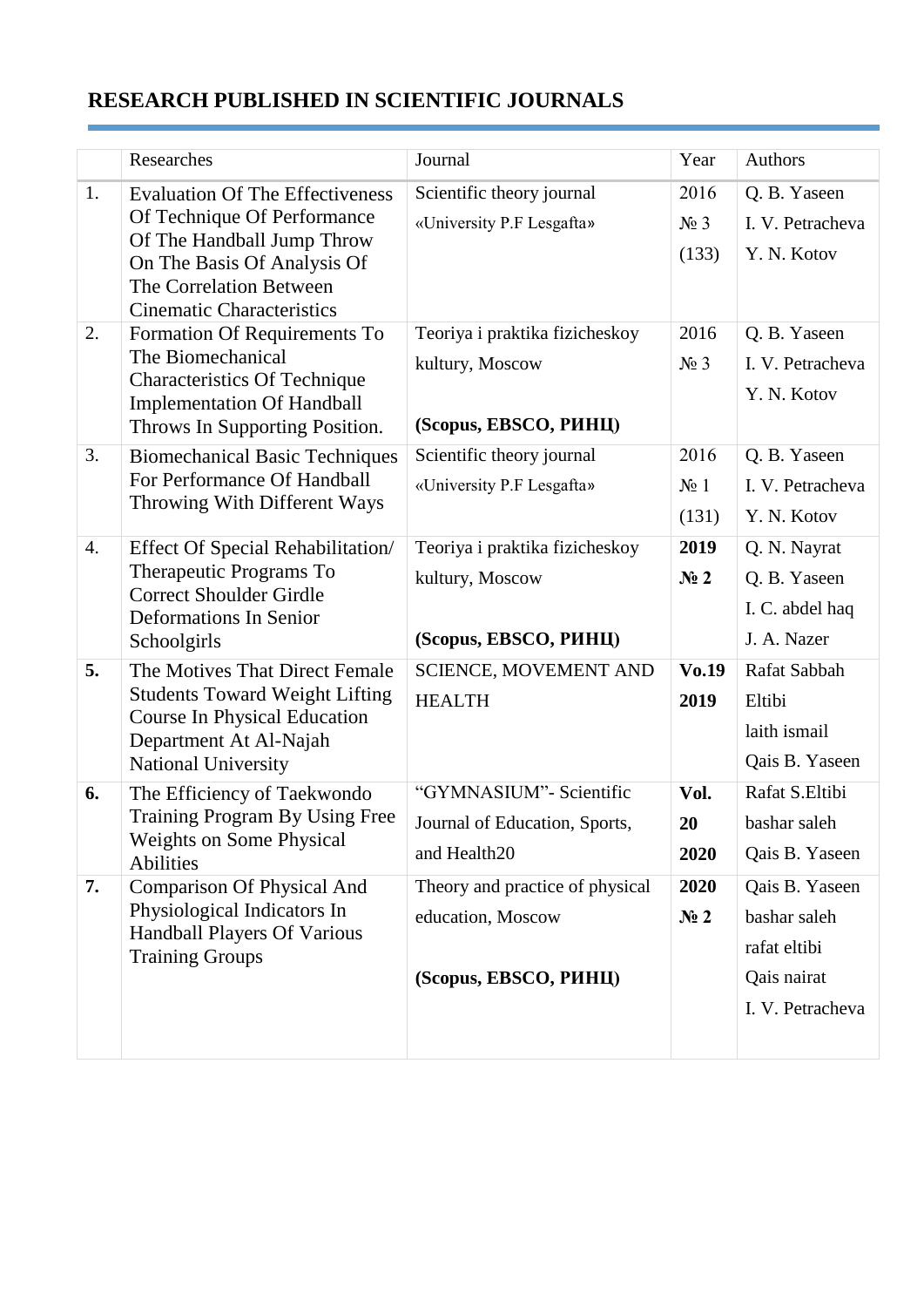# **RESEARCH PUBLISHED IN Conferences**

|                  | Researches                                                                                                                                                                                                                                                                                                       | Conferences                                                                                                                                                                                  | Year                      | <b>Notes</b>                                    |
|------------------|------------------------------------------------------------------------------------------------------------------------------------------------------------------------------------------------------------------------------------------------------------------------------------------------------------------|----------------------------------------------------------------------------------------------------------------------------------------------------------------------------------------------|---------------------------|-------------------------------------------------|
| 1.               | The basic kinematic characteristics                                                                                                                                                                                                                                                                              | IX International Scientific-                                                                                                                                                                 | Dec,                      | Q. B. Yaseen                                    |
|                  | of technique implementation of<br>throws by handballers                                                                                                                                                                                                                                                          | practical conference «physical<br>education and sport of students<br>in modern conditions:<br>problems and prospects», Tula                                                                  | 2014                      |                                                 |
| 2.               | Correlation<br>of<br>kinematic<br>characteristics<br>throwing<br>of<br>techniques<br>the<br>supporting<br>in<br>position of handballers.                                                                                                                                                                         | IX International Scientific-<br>practical conference (Sports<br>games in physical education,<br>recreation and sport), Smolensk.                                                             | 2015                      | Q. B. Yaseen                                    |
| 3.               | Kinematic characteristics of<br>technique implementation of<br>throws in the jump by handballers<br>of different line at the stage of sport<br>perfection.<br>(Кинематические характеристики<br>техники выполнения бросков в<br>прыжке гандболистов разного<br>амплуа на этапе спортивного<br>совершенствования) | Materials III all scientific and<br>practical conference with<br>international participation<br>Biomechanics of motor actions<br>and biomechanical control in<br>sport", Moscow - Malakhovka | 19-20<br>Nov,<br>2015     | Q. B. Yaseen<br>I. V. Petracheva<br>Y. N. Kotov |
| $\overline{4}$ . | Features differences between two<br>types of jump shot techniques in<br>handball.                                                                                                                                                                                                                                | IX International Scientific and<br><b>Practical Conference of Students</b><br>and Young Scientists «Modern<br>University Sport Science»                                                      | May<br>$14-15,$<br>2015   | Q. B. Yaseen                                    |
| 5.               | Comparison the indexes of<br>technique implementation of throw<br>in the jump by handballers of 16-17<br>years old.                                                                                                                                                                                              | Materials final scientific and<br>practical conference<br>faculty<br>RGUFKSMiT (Innovation and<br>patents GTSOLIFK), Moscow                                                                  | $21 - 23$<br>Oct,<br>2015 | Q. B. Yaseen<br>I. V. Petracheva<br>Y. N. Kotov |
| 6.               | Biomechanism of motion stroke<br>links at implementation of handball<br>throws in a jump.<br>(биомеханизм движения маховых<br>звеньев при выполнении<br>гандбольных бросков в прыжке)                                                                                                                            | IV scientific-practical<br>conference "Biomechanics of<br>motor actions and biomechanical<br>control in sport", Moscow -<br>Malakhovka                                                       | Nov,<br>2016              | I. V. Petracheva<br>Y. N. Kotov<br>Q. B. Yaseen |